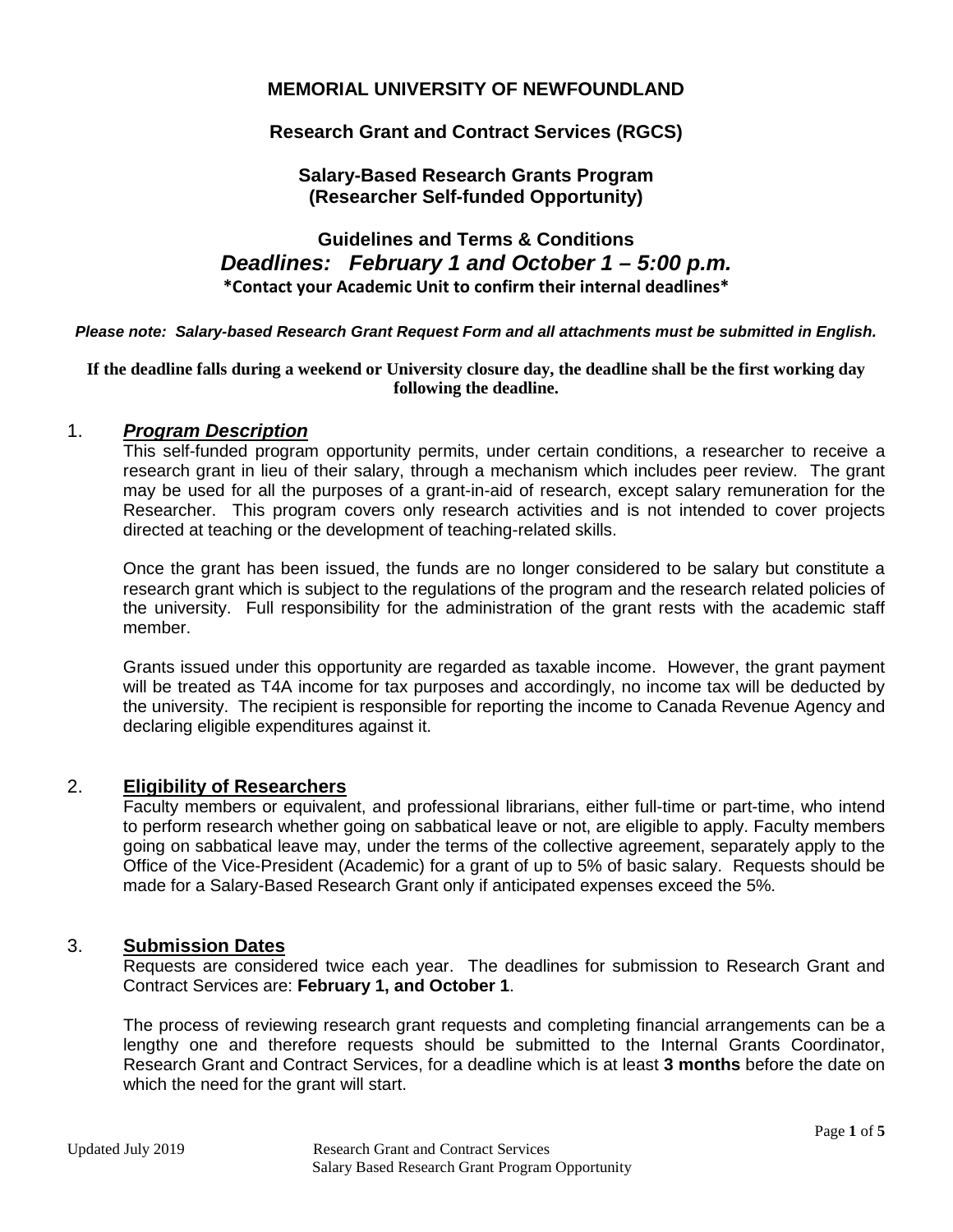# 4. **Request Procedures**

In completing the Salary-based Research Grant Request Form, researchers should provide a description of the research activity which is sufficiently detailed to allow adjudication of the request by qualified assessors. Proposed expenditures must be warranted in the context of the research outlined. Each budget item must be justified in terms of how it will help to achieve the project goal. Faculty members who expect to hold one or more other research awards from any source(s) whatsoever, should submit a budget of their total research expenses and indicate which particular items will be covered by this request. Submissions should be prepared with reference to the eligible expenses outlined in Canada Revenue Agency Income Tax Folio S1-F2-C3. This document can be viewed at <http://www.cra-arc.gc.ca/tx/tchncl/ncmtx/fls/s1/f2/s1-f2-c3-eng.html> or you may contact Research Grant and Contract Services for a paper copy.

The research grant request must be approved by the appropriate Department Head / Dean / Vice-President or designate(s).

# 5. **Grant Period**

The program uses the calendar year (the normal taxation year) as its base. Please note that according to Canada Revenue Agency, research grant-related expenses must usually be incurred in the same calendar year in which the research grant is received in order to be claimed against the grant, although in some cases, research expenses may be incurred in the year immediately preceding or immediately after the year in which the grant is received. Please refer to the **Canada Revenue Agency Income Tax Folio S1-F2-C3, paragraph 3.77**, for further details.

#### 6. **Grant Level**

In the case of a faculty member not on research leave, research grant awards will not exceed 40% of annual salary.

In the case of a faculty member on research leave, research grant awards will not exceed 40% of the leave salary of the researcher.

The university will not make any alteration to salary payments already made to the researcher at the time of approval of the research grant award.

#### 7. **Eligible Expenses**

In general, salary-based research grant funds may be used towards the direct costs of the project for which the funds are awarded and may not be used for indirect costs, *e.g.* heat and light, regular home internet costs, office furniture, library acquisitions, regular telephone costs, etc.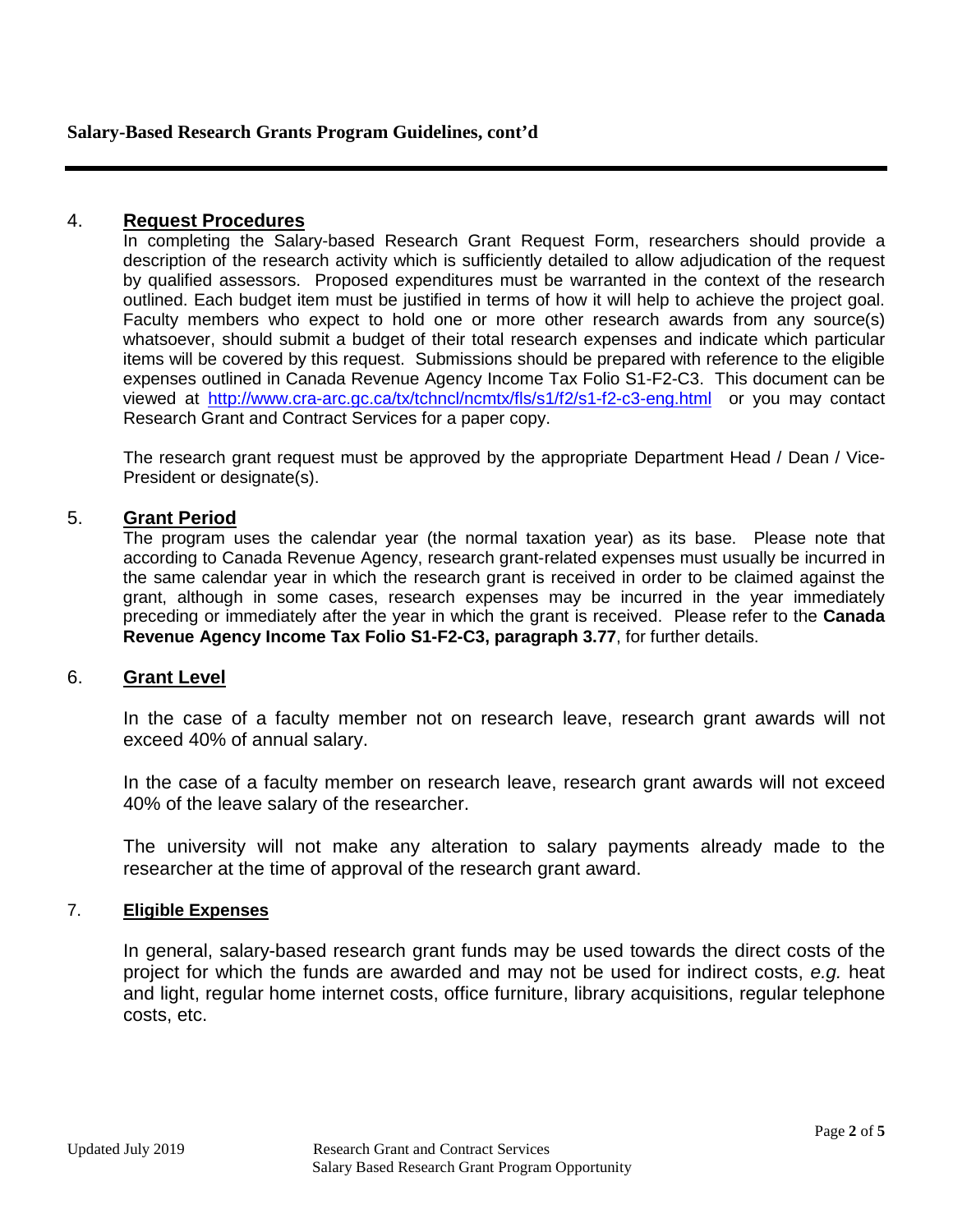### **Salary-Based Research Grants Program Guidelines, cont'd**

#### a) Equipment

Ownership of equipment purchased from an awarded research grant through this program vests in the Researcher. Purchase of this equipment is a personal transaction, and should not be made through the university's purchasing system.

### b) Payment of Research Personnel

Salary for research assistants may not exceed the current starting rate for an employee classified as Research Assistant I (Band Level 6 in the Memorial University pay plan). No members of the Researcher's immediate family may receive a salary under this program unless that has been specifically authorized during the approval/adjudication process. Researchers should be aware of their responsibilities concerning statutory deductions (Canada Pension Plan, Unemployment Insurance) when hiring assistants or other employees on a grant. Consult **paragraph 3.71 and 3.72** of the **Canada Revenue Agency Income Tax Folio S1-F2-C3** for further information regarding payments to research assistants.

### c) Travel & Related Costs

Travel costs will be allowable for purposes essential to the research outlined. Under the terms of this university program, claims for meals and lodging may not exceed \$120 per diem (for International travel, claims may not exceed \$120 USD per diem). Discount or economy fares should be used; a request for more costly modes of transportation must be accompanied by an explanation.

According to Canada Revenue Agency guidelines, researchers may claim only their own expenses of travelling between their home and the place at which they sojourn (temporarily reside) while engaged in research work, provided that such travel is essential to the research. Travelling expenses of spouses and children may not be claimed. Researchers are not permitted to claim their own personal and living expenses, including meals and lodging, while sojourning (temporarily residing) in a place while engaged in research. However, researchers are entitled to claim expenses for meals and lodging while on brief field trips in connection with their research.

(NOTE: The program follows the general ruling of the Federal Granting Councils, that expenses for subsistence may be applied only to time spent away from home or from the sabbatical or extended research leave residence and may not exceed 125 days per year).

#### 8. **Adjudication**

Requests for Salary-based Research Grants received for each deadline date will be reviewed by a panel to be established, comprising representatives of the university's major disciplines, chaired by the Vice-President (Research) or delegate. Requests will be assessed on the basis of the quality of the proposal, its description and justification, the justification of the budget in relation to the proposal, and the researcher's past research record. The panel may consult on eligibility and other matters with appropriate university officers.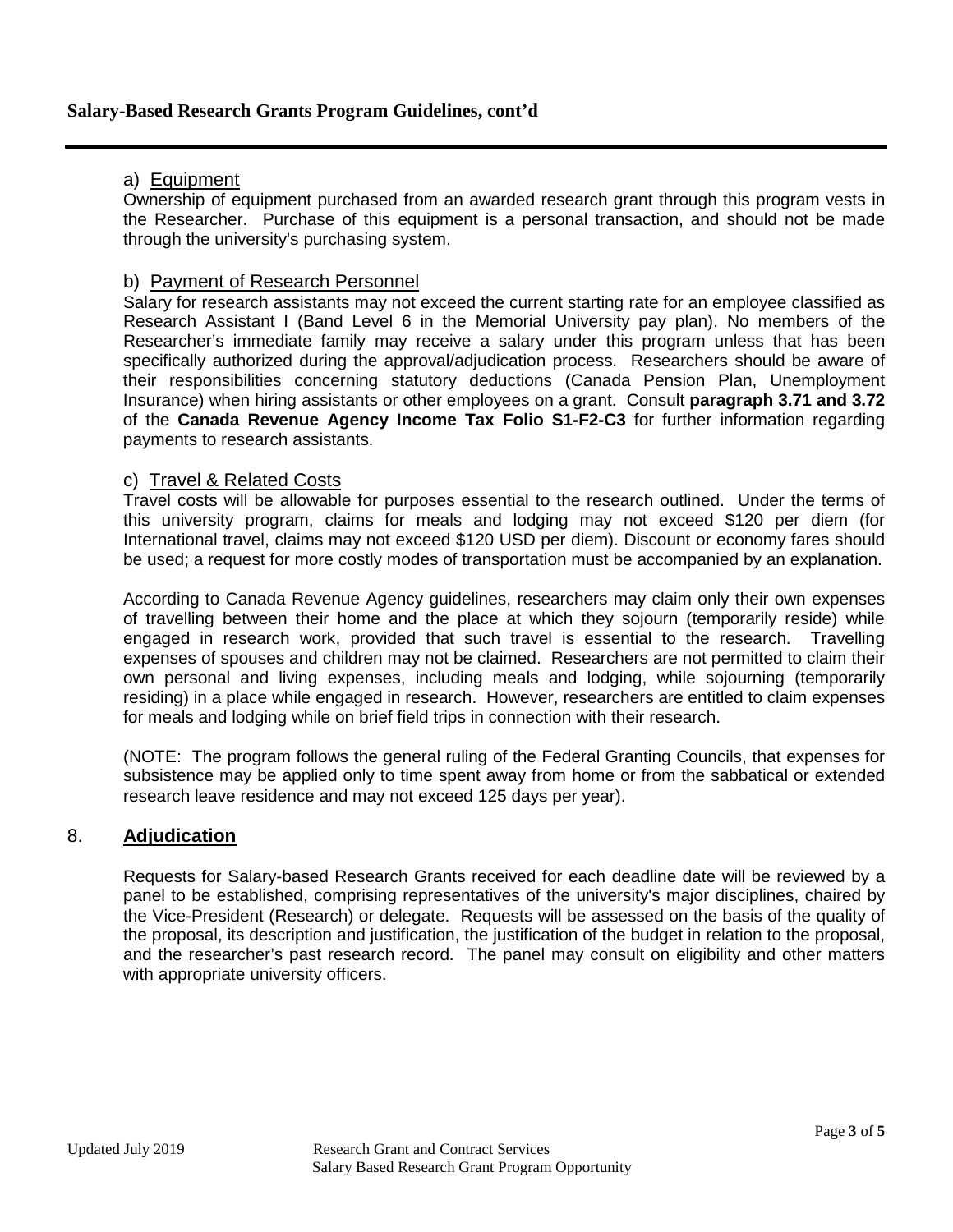### 9. **Grant Payment**

When a grant award is made, Research Grant and Contract Services will initiate the salary reallocation process by letter to the Researcher with copies to the Researcher's academic unit and to the Department of Human Resources. Researchers will have their salary reduced by an amount corresponding to the total amount of the grant. The amount of the research grant will be reported on an income tax T4A slip. Thus, in relation to this program, the total payment to the Researcher will be divided into two components: 1) salary, and 2) research grant. The grant will be paid in equal instalments included with the regular bi-weekly salary payment. For any period, the gross amount of grant and salary (before deductions) must not exceed the normal gross salary.

Requests for the reallocation of salary cannot be submitted to the Department of Human Resources until such time as documentation has been provided by the Researcher to RGCS outlining required research certification(s) for the Researcher's project.

### 10. **Tax Information**

Please note that although the university approves a research grant, 1) the question of the deductibility of expenses for income tax purposes must be in accordance with Canada Revenue Agency regulations and such deductions should be claimed when the Researcher files their personal income tax return; and 2) any questions with respect to the eligibility of expense deductions must be resolved between the Researcher and Canada Revenue Agency. The Researcher is solely responsible for any additional income tax which may become payable as a result thereof. The Researcher is not required to submit an accounting for these funds to the university; but since it is the responsibility of the Researcher to support claims for deductions to Canada Revenue Agency, Researchers should keep detailed records of research expenditures. The university is not in a position to offer any more detailed tax information than that which is contained in **Canada Revenue Agency Income Tax Folio S1-F2-C3**, nor will the university assist the Researcher in the presentation of a case to Canada Revenue Agency. Any questions about taxation regulations should be referred directly to Canada Revenue Agency or to an external tax advisor.

# 11. **Leaving the University**

If at any time during the term for which the grant has been made, the Researcher ceases to be a faculty member of the university, the research grant arrangement will terminate and salary and the research grant amount will be reconciled between the Researcher and the university.

#### 12. **Other Information**

The University's usual policies and procedures apply to awards made under this program. Please refer to Research Grant and Contract Services web page [http://www.mun.ca/research/resources/policies.php.](http://www.mun.ca/research/resources/policies.php)

# 13. **Application Process**

Researchers submitting an application to the above-noted program opportunity must use the Memorial Researcher Portal, [https://rpresources.mun.ca](https://rpresources.mun.ca/). Once submitted, the application will pass through the principal investigator's department (if applicable) and faculty approvers. The Researcher will be able to view the status of the file anytime. Contact your Academic Unit to confirm their internal deadlines to allow for sufficient time for Departmental (if required) and Faculty review.

Applications should be completed using the attached PDF form fillable application package and must be submitted using the Memorial Researcher Portal to arrive at RGCS by the published deadline.